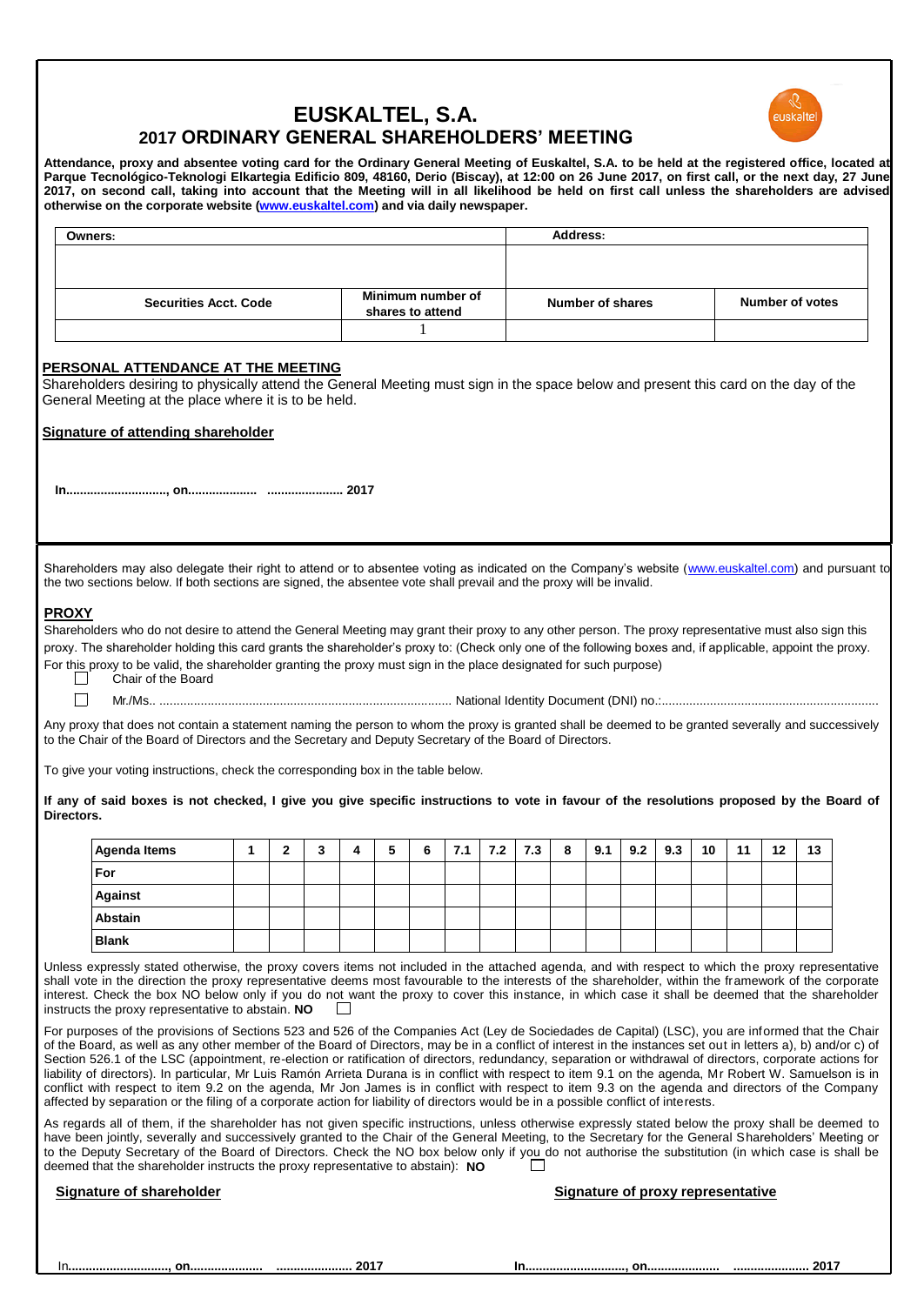## **ABSENTEE VOTING**

Shareholders who do not desire to attend the General Meeting or grant their proxy may cast an absentee vote. Absentee votes cannot be cast for potential proposals that are not included on the agenda.

A shareholder holding this card who desires to cast an absentee vote by mail must mark the corresponding box with an X in accordance with the direction of the shareholder's vote. As regards any of the items on the agenda, if you do not mark any of the boxes provided for such purpose, it shall be deemed that you vote in favour of the proposals made by the Board of Directors.

You must in any event follow the rules included in the announcement of the call to meeting and on the Company's website [\(www.euskaltel.com\)](http://www.euskaltel.com/) in addition to the provisions of law, the Bylaws and the Regulations for the General Shareholders' Meeting (mark the corresponding boxes with an X):

| <b>Agenda Items</b> | ◠ | ∽<br>w | 4 | 5 | 6 | $7.1$   $7.2$   $7.3$   8 |  | 9.1 | 9.2 | 9.3 | 10 | 11 | 12 | 13 |
|---------------------|---|--------|---|---|---|---------------------------|--|-----|-----|-----|----|----|----|----|
| For                 |   |        |   |   |   |                           |  |     |     |     |    |    |    |    |
| <b>Against</b>      |   |        |   |   |   |                           |  |     |     |     |    |    |    |    |
| <b>Abstain</b>      |   |        |   |   |   |                           |  |     |     |     |    |    |    |    |
| <b>Blank</b>        |   |        |   |   |   |                           |  |     |     |     |    |    |    |    |

As regards items not included on the attached agenda, unless expressly stated otherwise below, proxy representation shall be deemed to have been granted jointly, severally and successively to the Chair, to the Secretary and to the Deputy Secretary of the Board of Directors, applying the rules on direction of the vote and substitution in case of conflict of interest contained in the "Proxy" section of this card. Check the NO box below only if you oppose granting the proxy and do not authorise the substitution (in which case is shall be deemed that the shareholder abstains with respect to such proposed resolutions): **NO**

## **Signature of voting shareholder**

**In............................., on..................... ......................2017**

### **PROTECTION OF PERSONAL DATAL**

Euskaltel, S.A. shall be responsible for the personal data made to appear in this Attendance Card and provided at the General Meeting (and that may be included in files owned thereby) for the implementation, management and control of the exercise of the rights of the shareholder (in whose favour this Card has been issued) at the General Meeting, the management and control of the holding and dissemination of the General Meeting, and compliance with legal obligations. The data that the attendee (the shareholder or any proxy representative thereof) will be made available to the notary who is to attend the General Meeting, and may be made available to third parties in the exercise of their right to receive information laid down in the law or be made accessible to the public to the extent that they are included in the information available on the corporate website [\(www.euskaltel.com\)](http://www.euskaltel.com/) or are stated at the General Meeting, the proceedings of which may be recorded by audiovisual means and broadcast on such website. By attending the General Meeting, the attendee consents to such recording and broadcast. The owners of the personal data may request, access, correct and cancel their data or object to certain processing, all as appropriate under Organic Law 15/1999 of 13 December on the Protection of Personal Data, by a written communication attaching identifying documentation and referencing "Personal Data" to the Shareholder Service Office, by post to the registered office of Euskaltel, S.A. at Parque Tecnológico- Teknologi Elkartegia, Edificio 809, 48160, Derio (Biscay) or to the email address [accionista@euskaltel.com.](mailto:accionista@euskaltel.com)